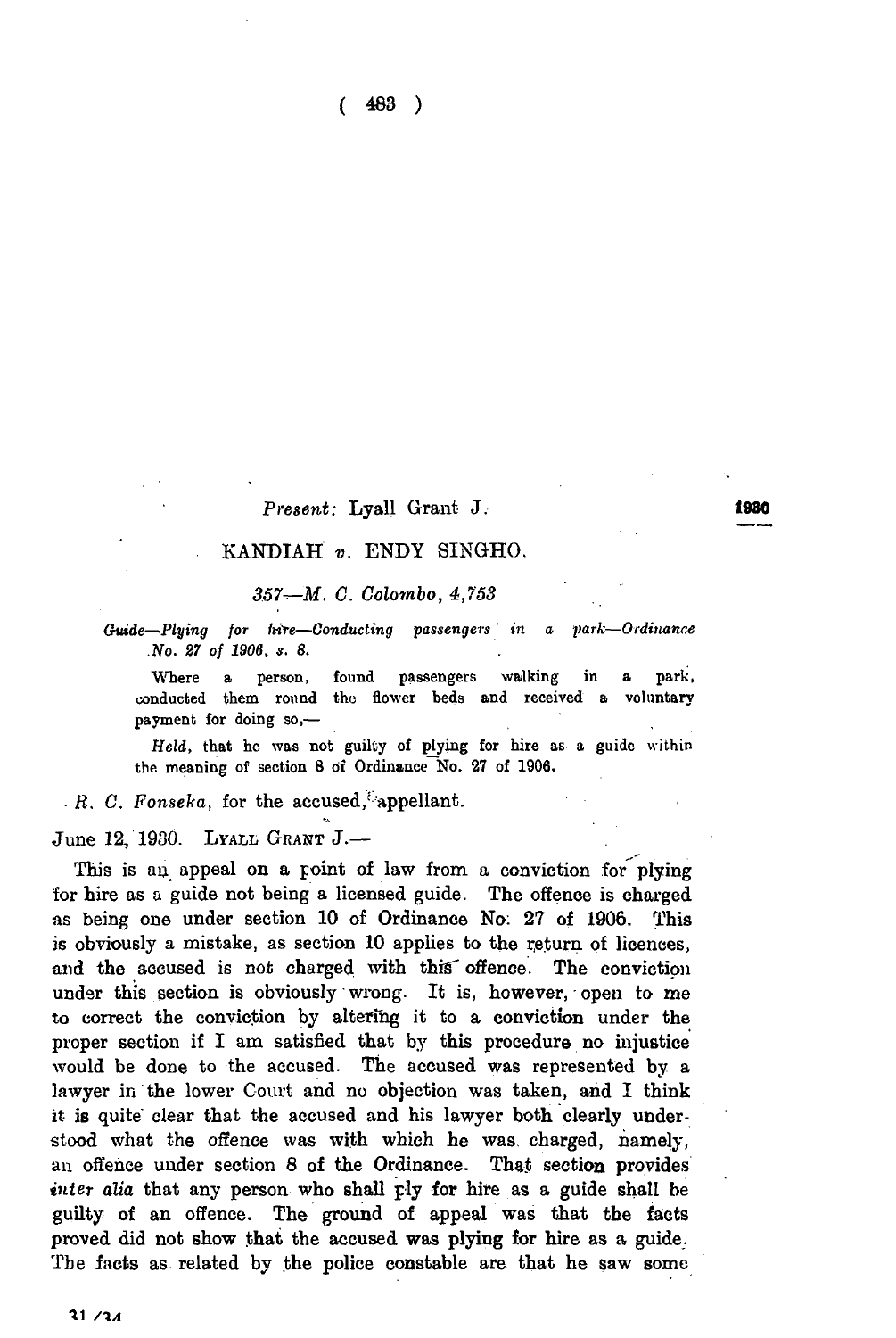Kandiah v.

passengers walking about Victoria park and that the accused called LYALL a gentleman and a lady into the park and showed them the flower GRANT J. plants, going round with them. After showing them round the park, he took them along the road leading to the Town Hall, where *Bniy Singho* there was. a car halted into which the passengers got, and the police constable says he saw the gentleman put something into' the accused's hand, whereupon he arrested the accused. He says he found money in the pocket of the accused and that the accused is not a licensed guide. In cross-examination he said that he saw the money given. The defence was a total denial of the incident and a statement that the case was engineered by the watcher of the park, who was an enemy. This statement is corroborated by a friend of his whom he called as a witness. I would here remark that the Magistrate has said that the accused and his witness have contradicted each other on a most material point in his defence. He does not indicate the point in question and I am unable to discover it.

> I find the question to be decided, viz., whether the facts alleged by the prosecution amount to plying for hire as a guide, not an easy one. In the ordinary sense of the words, " plying for hire " means offering oneself in some way for a reward agreed upon; and what js meant by the words " as a guide "? One would not think that much guidance was required to look at the flowers in Victoria park. There is another Ordinance which deals with the case of persons persistently following, accosting, or addressing persons against their will and to their annoyance, but there is nothing to show that in this case there was any such annoyance. According to the police constable's evidence the passengers were quite satisfied with the accused.

> The Ordinance under which the charge is brought provides that by-laws may be made to regulate fees which may lawfully be demanded by guides, and presumably such by-laws exist. There is nothing to show that this accused either represented himself to be a licensed guide or demanded a fee. Supposing that a person wished to find a particular house in Colombo and was unable to do so and someone offered to show him the way to the house, did so, and received a s*anthosum* or tip, could it be said that such an act infringed the employment of the Guides Ordinance ? I do not think so, and I do not think that the present case in any way differs from the case I have supposed.

> One comment that occurs to one is that, if. the accused was committing an illegal act in a public place, such as a park, one would have expected the police constable to have sent him away as soon as he attempted to speak to the passengers, rather than carefully to have waited for what must have been a considerable time, following him around, until the offence, if it was an offence, was complete and then to have arrested him.